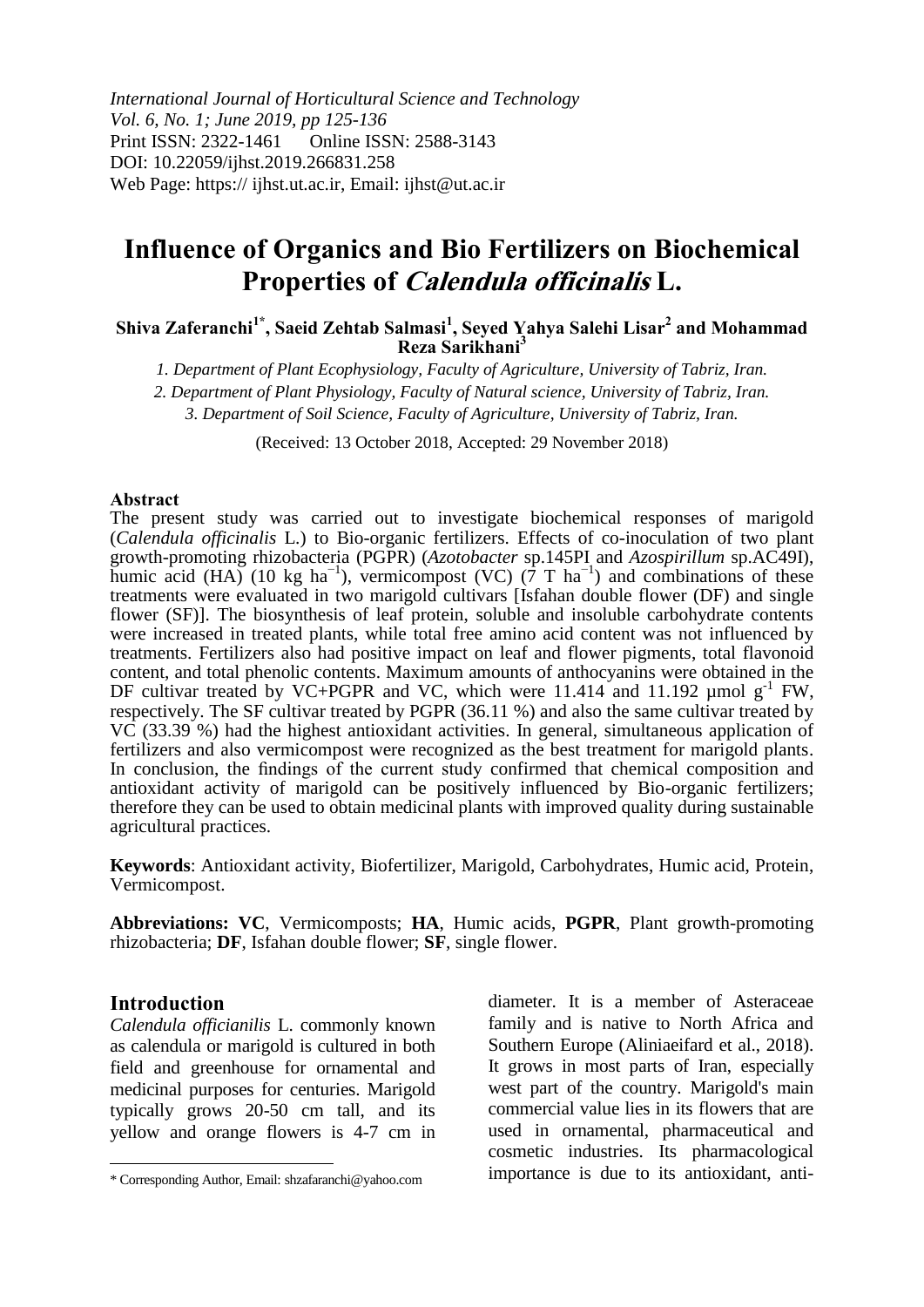inflammatory, antibacterial, antifungal and<br>antiviral activities (Baskaran, 2017).  $(Baskaran, 2017)$ . Marigold can grow in moderate to relatively poor soils (Naderi and Fallahzade, 2017), which makes it more suitable for studies in organic systems. Since agronomic and economic sustainability is threatened by the lack of agricultural diversity, there is an increasingly focus on organic and low-input systems for production of medicinal plants.

The use of organic substances such as vermicomposting can be considered as the key component of sustainable agriculture. Vermicomposts (VC) are effective organic sources and biocontrol agents that have ability to enhance crop quality and safety (Simsek-Ersahin, 2011). Moreno-Reséndez et al. (2010) reported that vermicomposts are able to supply adequate nutrients to meet the needs of muskmelon (*Cucumis melo* L.) without using of chemical fertilizers. They concluded that vermicompost has potential to support the development of the vegetable species when they are used as part of the potting media.

To apply eco-friendly plant nutritional materials according to the requirements of environmental sustainability, humic acids (HA) appear to be attractive substances for crop production, which can be derived from vermicompost or other natural sources and may have various effects on plant growth. Vermicompost have direct and indirect effects on plant growth and chemical composition: Indirect effects include improvements of soil properties, enhancement of water holding capacity and micronutrient availability for the plants(Tan, 2003). Direct effects are related to the improvements in biochemical and physiological properties of the plants as a result of the uptake of humic substances by crops (Chen and Aviad, 1990). Khan et al. (2013) found that humic acid application in soil or its foliar applications resulted in increased growth, yield, nutrients, chlorophyll, carotenoid and total sugar concentrations of pea (*pisum sativum* L.) plants.

Gutiérrez-Miceli et al. (2017) indicated

that vermicompost leachate contains micronutrients, humic and fulvic acids that promote growth of sugarcane (*Saccharum officinarum*).

Some strains of rhizosphere bacteria that act through different mechanisms and have positive role in plant production are generally called plant growth-promoting rhizobacteria (PGPR), which assist in mineralization and make nutrients available to accelerate plant productivity (Ansari et al., 2017). He et al. (2017) reported that PGPR induced a progressive increase in protein concentration and maintained relatively higher chlorophyll a and b, and carotenoid contents in cotton (Gossypium sp.). Ipek et al. (2014) also reported increase in leaf area, root growth, improved mineral uptake and hormonal metabolism by PGPR applications.

The basic processes of producing primary metabolites are also involved in the synthesis of secondary metabolites through more complex mechanisms than those of primary metabolites. The amounts of secondary metabolites in plants are quite variable and can be influenced by different environmental and genetic factors.

Nowadays, more attention is being paid to phenolic acids and flavonoids because of their protective roles, which may be attributed to their antioxidant activity against reactive oxygen species. Organic fertilizers have a role in promoting the acetate shikimate pathway, which results in higher production of flavonoids and phenolics (Sousa et al., 2008). Therefore, in the present study, we hypothesized that organic fertilizers can influence the levels of primary and secondary metabolites production in marigold cultivars.

# **Materials and methods**

## *Experimental conditions*

The present study was conducted in 2015 and 2016 on a sandy loam soil at the field research station of the Faculty of Agriculture, University of Tabriz (38° 05ʹN, 46° 17ʹE, and 1360 m above sea level), Tabriz, Iran.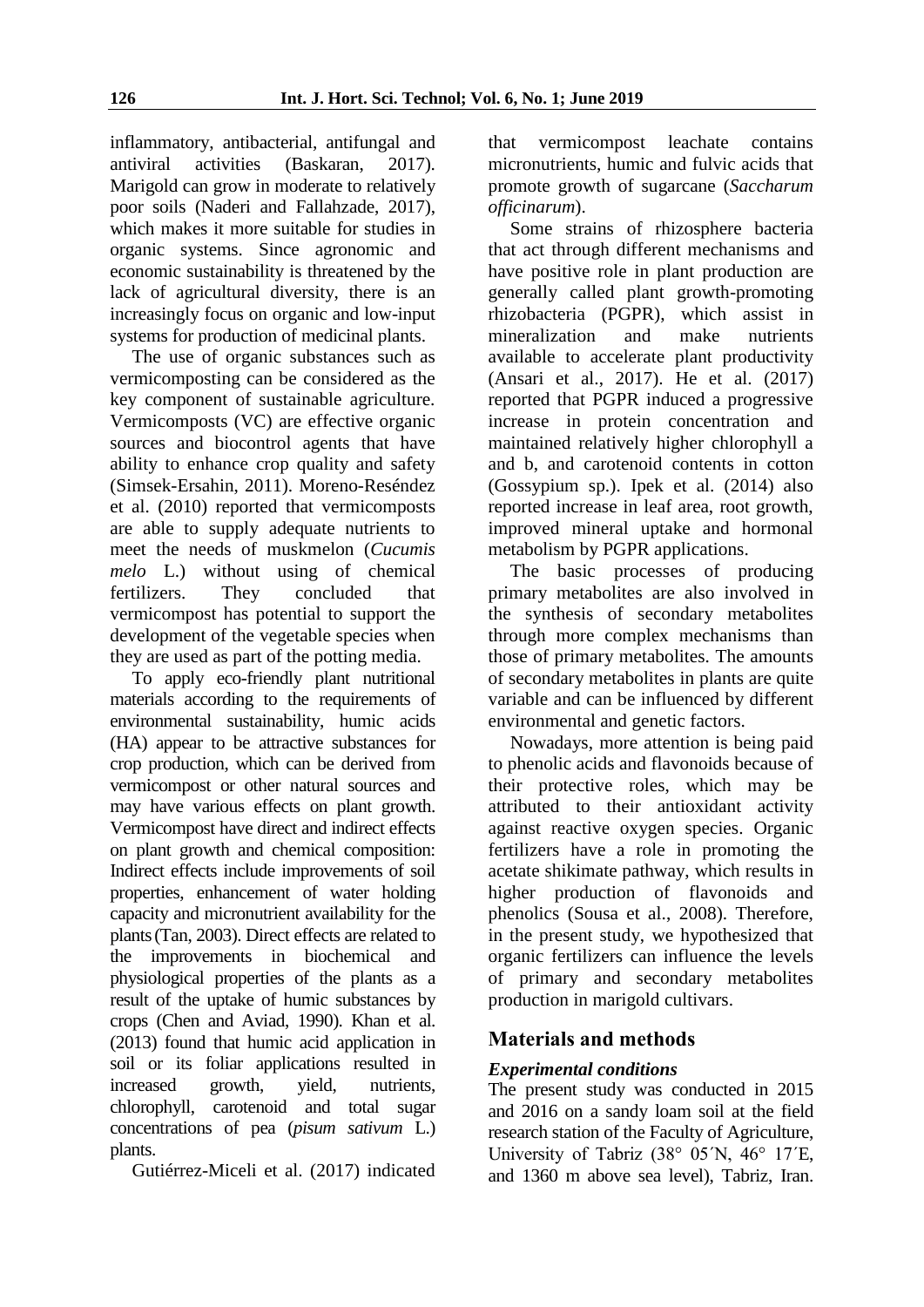The climate is characterized by mean annual precipitation of 245.75 mm per year and mean annual temperature of 10°C. The experimental design was a factorial randomized complete block with three replications. Bio-organic fertilizers and marigold cultivars were two factors of this study. Fertilizer treatments included: plant growth promoting rhizobacteria [(*Azotobacter* sp.145PI and *Azospirillum* sp.AC49I, (PGPR)] humic acid [Mobicel-H  $(HA)$ ] (10 kg ha<sup>-1</sup>), vermicompost [Tak Vermicompost Azerbaijan (VC)] (7 t ha<sup>-1</sup>), HA + PGPR, VC + PGPR, and control. The two marigold cultivars used in this research were Isfahan double flower (DF) and single flower (SF). The vermicompost was applied uniformly into the top 10 cm of the rows by hand one week before planting and incorporated into the soil. Bacteria were obtained from the laboratory of soil biology, Faculty of Agriculture, University of Tabriz. Perlite and bagasse were mixed in 1:1 ratio and added 20% initial moisture and sterilized in the autoclave. Bacteria consist of

*Azotobacter* sp.145PI and *Azospirillum* sp.AC49I grown separately on Nutrient Broth (NB) media were added to the solid carrier and mixed to reach the final moisture content of 50%. Population of living bacteria was about  $10^9$  CFU  $g^{-1}$ . Prepared bacteria with carrier were applied at a rate of 400 g per hectare, and finally were inoculated with the seeds before planting. The HA was applied with the first irrigation immediately after planting. HA powder was mixed with the irrigation water at the rate of 10 kg  $ha^{-1}$ .

Individual plot size was  $3 \text{ m} \times 2 \text{ m}$  and consisted of six rows. Seeds were obtained from Pakan Bazr Company (Isfahan, Iran) and planted by hand on 18 may 2015 and 8 may 2016. Weeds were also controlled manually during the growth season. Biochemical properties analyses were performed on one sample of the last harvest, and for all 72 treatments in two years. The pH and EC of irrigation water were 7.63 and  $0.00571$  dS.m<sup>-1</sup> respectively. Some properties of the soil and the vermicompost are provided in Tables 1 and 2.

| Sand<br>$\frac{0}{0}$                      | Silt<br>$\frac{0}{0}$ | Clay<br>$\frac{6}{9}$    | 77<br>$mg\,kg'$ | $k\mathbf{g}$<br>mg | $\frac{0}{0}$ | ОC<br>$\frac{6}{6}$ | ЕC<br>$dS.m^{-1}$ | PН | Profile<br>(c <sub>m</sub> ) |
|--------------------------------------------|-----------------------|--------------------------|-----------------|---------------------|---------------|---------------------|-------------------|----|------------------------------|
| 74                                         |                       | $\overline{\phantom{0}}$ | 257             | 4.8                 | 0.04          | 8.4                 | .08               |    | $0 - 30$                     |
| Table 2. Chemical analysis of vermicompost |                       |                          |                 |                     |               |                     |                   |    |                              |

**Table 1. Some physicochemical properties of the field soil**

|                             |                        |                                      |                          | -              |       |       |
|-----------------------------|------------------------|--------------------------------------|--------------------------|----------------|-------|-------|
| pH                          | ЛC<br>$-1$<br>-~<br>.m | $\mathbf{O}$ %<br>$-$<br>в. л.<br>л. | $\epsilon\%$<br>-л.<br>∸ | $N\%$          | OC%   | C/N   |
| $\Omega$ $\Omega$ 1<br>0.VI | 2.68                   | 2.06                                 | 2.06                     | $\sim$<br>1.41 | 20.38 | 16.04 |

#### *Measurements of chlorophyll, carotenoid and anthocyanin contents*

The chlorophyll and total carotenoid contents were determined by using 80% acetone extracts of the fresh plant material, according to the spectrophotometric methods of Porra (2002) and Lichtenthaler and Welburn (1983). Homogenates were centrifuged for 15 min (D.T.A.P, Instrument T16) (3000 rpm). Absorbance of the extracts were determined at 645, 662 and 470 nm (Analytic Jena, specol 200), respectively and pigment contents were evaluated and expressed in mg  $g^{-1}$  fresh weight (FW) of leaves and flowers.

The anthocyanin content was measured as described by Mita et al. (1997) with a slight modification. Plant materials (100 mg) were homogenized with 4 ml methanol containing 1% hydrochloric acid. After storage at 4˚C for one night, each sample was centrifuged (Eppendorf MiniSpin plus) (13,000 rpm) for 10 min at room temperature. The absorbance of the supernatant was measured at wavelengths of 530 and 657 nm using spectrophotometer (Analytic Jena, specol 200).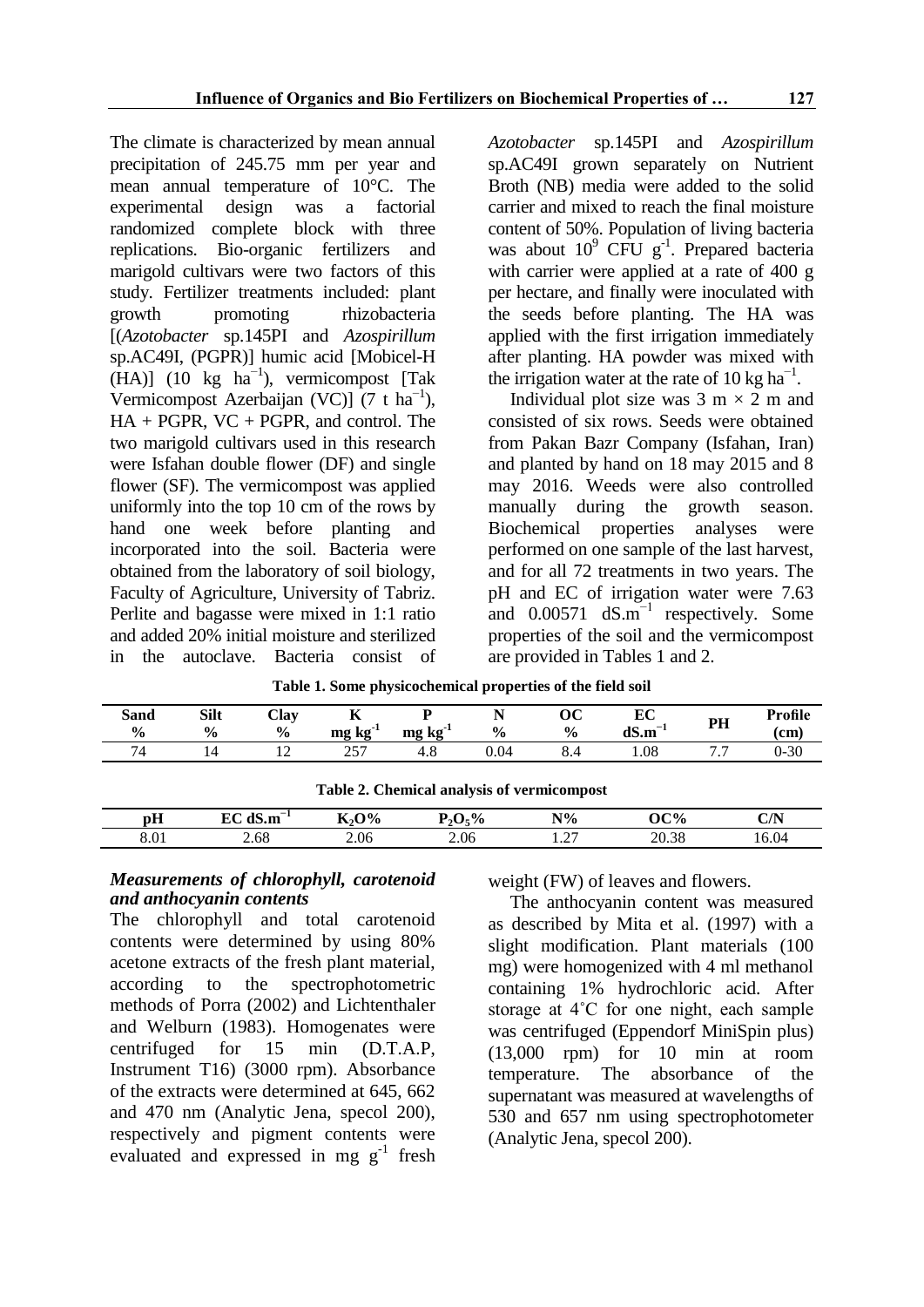#### *Measurements of soluble and insoluble carbohydrates, soluble protein and free amino acid contents*

Total soluble carbohydrate (SCH) and insoluble carbohydrate (ICH) contents in dried leaves was determined by the method of Kochert (1978) and absorbance was recorded at 485 nm. Glucose was used for standards and carbohydrate levels expressed as mg glucose  $g^{-1}$  dry weight (DW). Total soluble protein (TSP) content of leaves was determined by the method of Bradford (1976). This assay is refering to the binding of Coomassie Brilliant Blue G-250 at aromatic amino acid radicals and measuring the colour at 595 nm. Calibration curves were made with bovine serum albumin (BSA) and concentrations were expressed as mg BSA  $g^{-1}$  FW. The contents of total free amino acids (AAs) were assayed using ninhydrin Colorimetric method and glycine as a standard according to Hwang and Ederer (1975). Absorbance recorded at 570 nm and values are expressed as mmol glycine  $g^{-1}$  FW.

#### *Measurements of Total phenolics and total flavonoids*

Total phenolic contents (TPC) were measured by Folin–Ciocalteu method as described by Meda et al. (2005) with some modifications. Plant extracts (100 µl) were mixed with 2.8 ml distilled water, 100 µl of Folin–Ciocalteu reagent (50%), and 2.0 ml of sodium carbonate (2%) were added. Samples were kept at room temperature for 30 min. The absorbance of samples was measured at 720 nm against the blank with the spectrophotometer. The results were calculated on the basis of the calibration curve of gallic acid (GA) and expressed as gallic acid equivalents (mg  $g^{-1}$  FW).

Total flavonoid contents (TFC) were determined by the aluminum chloride colorimetric method as described by Chang et al.  $(2002)$  with some modifications. Briefly, 500 µl of each sample mixed with 2.8 ml of distilled water and 100 µl of potassium acetate (1M), 100 µl of aluminum chloride solution (10%) and 1.5 ml methanol. After 40 min, the absorbance was measured against the blank at 415 nm. A calibration curve was constructed by preparing quercetin solutions and total flavonoid values were expressed as quercetin equivalents (mg  $g^{-1}$  FW).

#### *Measurement of DPPH radicalscavenging activity*

The method described by Miliauskas et al. (2004) was used to assess the 1, 1 diphenyl-2-picrylhydrazyl (DPPH) radical scavenging activity of methanolic extract. The DPPH solution was freshly prepared by mixing 0.004 gr DPPH with 100 ml methanol. About 2.0 mL of DPPH solution was added to 2.0 mL of extracts. The absorbance of the mixture was recorded at 517 nm after reacting for 30 min in the dark. Lower absorbance of the reaction mixture indicated higher free radical scavenging activity.

### *Statistical analysis*

Analysis of variance (ANOVA) and mean separations were performed using the general linear model (GLM) procedure of SAS 9.1 program. Duncan Multiple Range Test at a probability level of 0.05 was used to determine statistically significant differences among treatment means.

#### **Results**

#### *Soluble protein, free amino acid, soluble and insoluble carbohydrate contents*

Summary of ANOVA for the studied parameters is indicated in Tables 3 and 4. The changes in TSP of marigold leaves were indicative of the positive effects of treatments used in this study (Table 5). VC+PGPR treatment caused the maximum amount of TSP (36.5 mg  $g^{-1}$  FW), followed by HA+PGPR, VC and HA (34.97, 33.49, 31.82 mg  $g^{-1}$  FW, respectively) 31.82 mg FW, respectively) Treatments. PGPR caused an increase in TSP compared to the control, although the recorded difference was not significant (P>0.05). Among the two cultivars, DF had higher TSP than the SF (Table 5).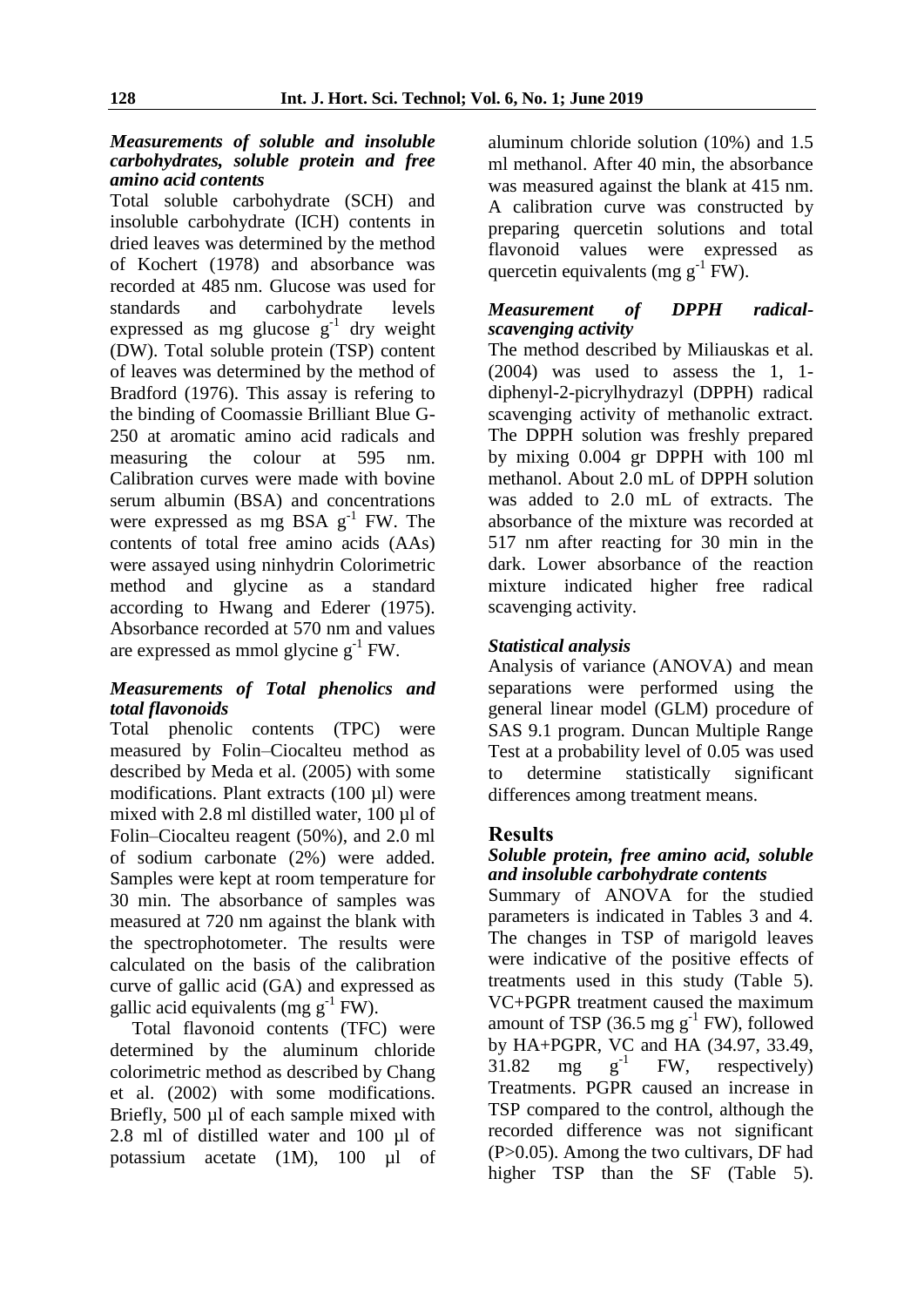| Source of<br>variation | df             | <b>TSP</b>              | AAs          | <b>SCH</b>          | <b>ICH</b>            | <b>TPC</b>              | <b>TFC</b>             | Anthocyanin           | Antioxidant          |
|------------------------|----------------|-------------------------|--------------|---------------------|-----------------------|-------------------------|------------------------|-----------------------|----------------------|
| Year $(Y)$             |                | $336.077***$            | $0.407^{ns}$ | 1834.252**          | $473.306^{**}$        | 257.609 <sup>ns</sup>   | 112.319                | $41.644^{*}$          | 18.673ns             |
| Fertilizers<br>(A)     | 5              | $145.463***$            | $0.519^{ns}$ | 480.027**           | 252.373**             | 1721.978**              | $116.333**$            | $24.815**$            | 44.835**             |
| Cultivars<br>(B)       |                | $200.000$ <sup>**</sup> | $0.063^{ns}$ | $287.001***$        | 170.670**             | $858.163^{ns}$          | $72.494$ <sup>ns</sup> | $1.057^{ns}$          | 51.869**             |
| Replicates             | $\mathfrak{D}$ | $46.155^{ns}$           | $0.533^{ns}$ | $52.474^{ns}$       | $71.989$ <sup>*</sup> | $323.444^{ns}$          | $25.630^{\text{ns}}$   | $1.473^{ns}$          | 7.049ns              |
| $Y^*A$                 | 5              | $5.274^{\text{ns}}$     | $0.069^{ns}$ | $21.528^{ns}$       | 6.763 <sup>ns</sup>   | 180.814 <sup>ns</sup>   | $11.877^{ns}$          | 8.207 <sup>ns</sup>   | 12.505 <sub>ns</sub> |
| $A * B$                | 5              | $5.782^{ns}$            | $0.262^{ns}$ | $8.307^{ns}$        | $8.939^{ns}$          | $207.521$ <sup>ns</sup> | $24.483^{ns}$          | $11.351$ <sup>*</sup> | 34.681**             |
| $Y * R$                |                | $9.071^{\text{ns}}$     | $0.004^{ns}$ | 1.903 <sup>ns</sup> | 3.101 <sup>ns</sup>   | $178.395^{ns}$          | $0.327^{ns}$           | 0.051 <sup>ns</sup>   | 0.688ns              |
| $Y^* A * B$            | 5              | $3.556^{ns}$            | $0.353^{ns}$ | $5.596^{ns}$        | $0.882^{ns}$          | 85.818 <sup>ns</sup>    | $6.415^{ns}$           | $0.457^{ns}$          | 8.786ns              |
| Error                  | 46             | 19.638                  | 0.229        | 31.916              | 18.547                | 441.384                 | 19.608                 | 4.518                 | 6.530                |

**Table 3. A summary of ANOVA of the effects of different fertilizers and cultivars on some parameters of marigold (Mean squares)**

Total soluble protein (TSP), total free amino acids (AAs), total soluble carbohydrate (SCH), insoluble carbohydrate (ICH), total phenolic contents (TPC), and total flavonoid contents (TFC). \* \*\* Significant at  $p \le 0.05$  and  $p \le 0.01$  levels respectively; ns: Not significant.

**Table 4. A summary of ANOVA of the effects of different fertilizers and cultivars on some parameters of marigold (Mean squares)**

| Source of<br>variation | df | <b>Chlorophyll</b><br>a | <b>Chlorophyll</b><br>b | <b>Chlorophyll</b><br>$a + b$ | Leaf<br>carotenoid  | <b>Flower</b><br>carotenoid |
|------------------------|----|-------------------------|-------------------------|-------------------------------|---------------------|-----------------------------|
| Year $(Y)$             |    | 0.081 <sup>ns</sup>     | $0.251***$              | $0.674$ <sup>**</sup>         | $0.005^{ns}$        | $0.160**$                   |
| Fertilizers<br>(A)     |    | $0.112***$              | $0.550**$               | $1.090**$                     | $0.035***$          | $0.089**$                   |
| Cultivars $(B)$        |    | $0.307**$               | $0.005^{ns}$            | $0.389**$                     | $0.043***$          | $0.177***$                  |
| Replicates             | 2  | $0.102*$                | $0.009^{ns}$            | $0.137*$                      | 0.006 <sup>ns</sup> | $0.074*$                    |
| $Y^*A$                 | 5  | 0.034 <sup>ns</sup>     | $0.019^{ns}$            | $0.016^{ns}$                  | 0.009 <sup>ns</sup> | 0.026 <sup>ns</sup>         |
| $A * B$                | 5  | 0.001 <sup>ns</sup>     | $0.005^{\text{ns}}$     | 0.007 <sup>ns</sup>           | $0.005^{\text{ns}}$ | 0.031 <sup>ns</sup>         |
| $Y * R$                |    | $0.000073^{\text{ns}}$  | 0.0000083 <sup>ns</sup> | 0.000028 <sup>ns</sup>        | 0.004 <sup>ns</sup> | 0.001 <sup>ns</sup>         |
| $Y^* A^* B$            | 5  | 0.003 <sup>ns</sup>     | $0.000^{ns}$            | 0.001 <sup>ns</sup>           | 0.002 <sup>ns</sup> | $0.025^{ns}$                |
| Error                  | 46 | 0.028                   | 0.016                   | 0.039                         | 0.005               | 0.015                       |

\* \*\* Significant at p≤ 0.05 and p≤ 0.01 levels respectively; ns: Not significan

**Table 5. Total soluble protein (TSP), total free amino acids (AAs), soluble carbohydrate (SCH), insoluble carbohydrate (ICH) contents of marigold cultivars as affected by organic and bio fertilizers** 

| <b>Treatments</b> | <b>TSP</b><br>$(mg g^{-1}FW)$   | AAs<br>$(mmol g-1 FW)$ | <b>SCH</b><br>$mgg^{-1}DW$    | <b>ICH</b><br>$(mg g^{-1}DW)$ |
|-------------------|---------------------------------|------------------------|-------------------------------|-------------------------------|
| Control           | $26.91 \pm 2.99^{\text{d}}$     | $1.04 \pm 0.29$        | $49.00 \pm 4.87$ <sup>d</sup> | $31.30 \pm 3.99^{\circ}$      |
| <b>PGPR</b>       | $30.01 \pm 3.54$ <sup>cd</sup>  | $1.22 \pm 0.33$        | $53.93 \pm 5.64^{\circ}$      | $35.66 \pm 3.24^b$            |
| <b>HA</b>         | $31.82 \pm 4.18$ <sup>bc</sup>  | $1.27 \pm 0.18$        | $54.58 \pm 5.25^{\circ}$      | $37.49 \pm 3.56^b$            |
| VC.               | $33.49 \pm 3.58$ <sup>abc</sup> | $1.39 \pm 0.37$        | $60.58 \pm 2.28^b$            | $41.69 \pm 3.30^{\circ}$      |
| $VC+PGPR$         | $36.50 \pm 2.65^{\circ}$        | $1.52 \pm 0.48$        | $67.02 \pm 3.03^{\circ}$      | $43.49 \pm 3.08^{\text{a}}$   |
| $HA+PGPR$         | $34.97 \pm 2.25^{\rm b}$        | $1.61 \pm 0.29$        | $60.02 \pm 4.43^b$            | $41.52 \pm 2.77$ <sup>a</sup> |
| DF                | $33.95 \pm 3.35^{\circ}$        | $1.37 \pm 0.32$        | $59.51 \pm 6.63^{\circ}$      | $40.06 \pm 4.80^a$            |
| SF                | $30.62 \pm 0.41^{\circ}$        | $1.31 \pm 0.41$        | $55.52 + 7.25^b$              | $36.99 \pm 5.37^{\rm b}$      |

Within columns values followed by the same letter are not significantly different at the  $P \le 0.05$  level. Plant growth promoting rhizobacteria (PGPR), humic acid (HA), vermicompost (VC), double flower (DF) and single flower (SF).

Although there were slight increases in HA+PGPR and VC+PGPR compared to the other treatments, bio-organic treatments of marigold plants were not caused any significant (P>0.05) differences regarding AAs of leaves compared with non-treated plants. Furthermore, there was not a significant (P>0.05) difference among cultivars (Table 5).

SCH (67.02 mg  $g^{-1}$  DW) was in highest amount when the plants were treated with VC+PGPR while its lowest value (48.99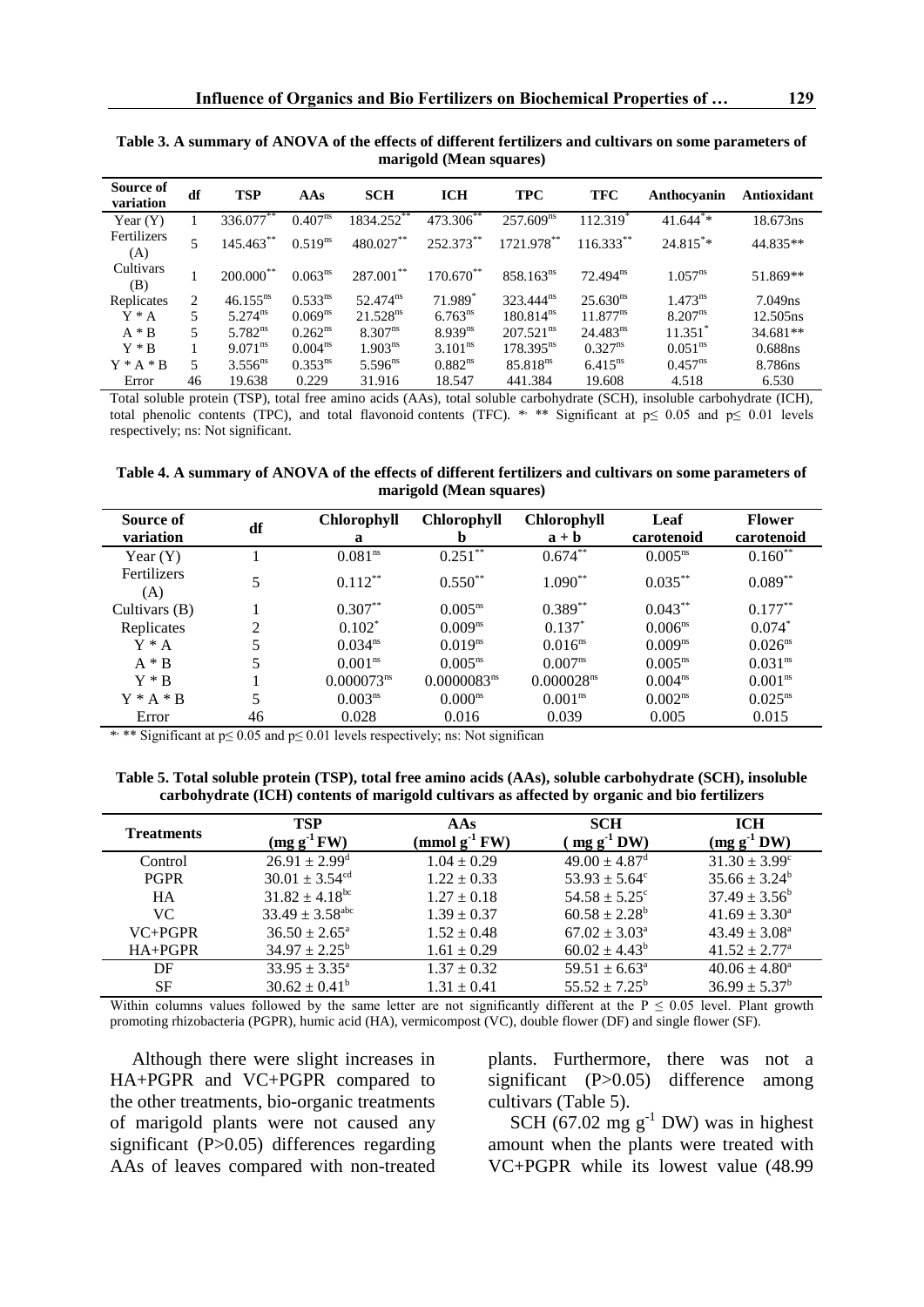mg  $g^{-1}$  DW) was obtained in control plants.<br>SCH caused significant (P<0.01) SCH caused significant differences among cultivars and was higher for the DF (59.51 mg  $g^{-1}$  DW) than the SF cultivar (55.52 mg  $g^{-1}$  DW) (Table 5). The same trend was found for ICH of marigold leaves between the cultivars. There was a variation in plant responses to the applied fertilizers (Table 5). VC+PGPR, VC and HA+PGPR treatments (43.49, 41.69 and 41.51 mg  $g^{-1}$  DW, respectively) had the maximum values, while the lowest ICH was obtained in control plants.

#### *Chlorophyll and carotenoid contents*

Based on the results of analysis of variance, the main effect of fertilizers and cultivars on chlorophyll and carotenoid contents was significant except for chlorophyll b content, which was not different between the cultivars (Table 6). Chlorophyll a content was significantly (P<0.01) increased due to application of HA+PGPR, VC+PGPR and PGPR compared to the control, while Chlorophyll b content was increased by all of the fertilizers except for HA. HA+PGPR and VC caused increase in Chlorophyll b content by 67.58% and 53.98% respectively.

HA+PGPR treatment had the highest total chlorophyll content, which showed 22.87% increase in comparison with its content in control plants, while, in PGPR treatment the there was only 10.09% increase in total chlorophyll content. HA was not significantly (P>0.05) different from control plants, which is indicative of synergistic effect of the fertilizers.

VC+PGPR resulted in an increase in the leaf carotenoid content by 45.12% followed by HA+PGPR and VC. Carotenoid content in the flowers increased by 24.39% in HA treatment, followed by VC+PGPG, HA+PGPR and VC.

#### *Anthocyanin content*

The results showed significant  $(P<0.01)$ differences among Bio-organic fertilizers, while no significant (P>0.05) differences were observed between the cultivars for anthocyanin and total flavonoid contents (Table 7). VC+PGPR and VC had the maximum anthocyanin content, while it was not significantly (P>0.05) different from HA+PGPR and control plants. The amount of anthocyanin in HA treatment decreased by 22.7%.

Maximum amounts of anthocyanin was detected in the DF cultivar treated by VC+PGPR and VC, which were 11.414 and 11.192  $\mu$ mol  $g^{-1}$  FW, respectively. The minimum amount of anthocyanin was found in the SF cultivar treated by PGPR  $(6.561 \mu \text{mol g}^{-1} \text{FW})$  (Fig. 1).

**Table 6. Chlorophyll a, b, a + b and carotenoid contents of marigold cultivars as affected by organic and bio fertilizers.** 

| <b>Treatments</b> | Chlorophyll a<br>$(mg g^{-1} F W)$ | Chlorophyll b<br>$(mg g^{-1} F W)$ | Chlorophyll $a + b$<br>$(mg g^{-1} F W)$ | Leaf carotenoid<br>$(mg g^{-1} F W)$ | <b>Flower</b><br>carotenoid<br>$(mg g^{-1} F W)$ |
|-------------------|------------------------------------|------------------------------------|------------------------------------------|--------------------------------------|--------------------------------------------------|
| Control           | $2.742 \pm 0.13^b$                 | $0.765 \pm 0.08$ <sup>d</sup>      | $3.536 \pm 0.18^d$                       | $0.308 \pm 0.07$ <sup>d</sup>        | $1.054 \pm 0.09^b$                               |
| <b>PGPR</b>       | $2.956 \pm 0.17^{\circ}$           | $0.900 \pm 0.09^{\circ}$           | $3.893 \pm 0.25$ <sup>c</sup>            | $0.378 \pm 0.06^{\rm bc}$            | $0.947 \pm 0.19^{\circ}$                         |
| <b>HA</b>         | $2.867 \pm 0.13^{ab}$              | $0.770 \pm 0.06$ <sup>d</sup>      | $3.664 \pm 0.15^{\circ}$                 | $0.344 \pm 0.06^{cd}$                | $1.178 \pm 0.14^{\circ}$                         |
| VC.               | $2.884 \pm 0.1^{ab}$               | $1.178 \pm 0.08^{\circ}$           | $4.122 \pm 0.1^b$                        | $0.410 \pm 0.02^{ab}$                | $1.131 \pm 0.06^{ab}$                            |
| $VC+PGPR$         | $2.991 \pm 0.13^a$                 | $1.026 \pm 0.12^b$                 | $4.064 \pm 0.21^b$                       | $0.447 \pm 0.02^{\text{a}}$          | $1.151 \pm 0.23$ <sup>ab</sup>                   |
| $HA+PGPR$         | $2.997 \pm 0.18^{\circ}$           | $1.282 \pm 0.15^{\circ}$           | $4.345 \pm 0.2^a$                        | $0.433 \pm 0.07$ <sup>ab</sup>       | $1.143 \pm 0.12^{ab}$                            |
| DF                | $2.972 \pm 0.15^{\circ}$           | $0.995 \pm 0.23^{\circ}$           | $4.011 \pm 0.32^{\circ}$                 | $0.411 \pm 0.06^a$                   | $1.150 \pm 0.13^{\circ}$                         |
| <b>SF</b>         | $2.841 \pm 0.14^b$                 | $0.979 \pm 0.22^{\text{a}}$        | $3.864 \pm 0.33^b$                       | $0.362 \pm 0.07^b$                   | $1.051 \pm 0.19^b$                               |

Within columns values followed by the same letter are not significantly different at the  $P \le 0.05$  level. Plant growth promoting rhizobacteria (PGPR), humic acid (HA), vermicompost (VC), double flower (DF) and single flower (SF).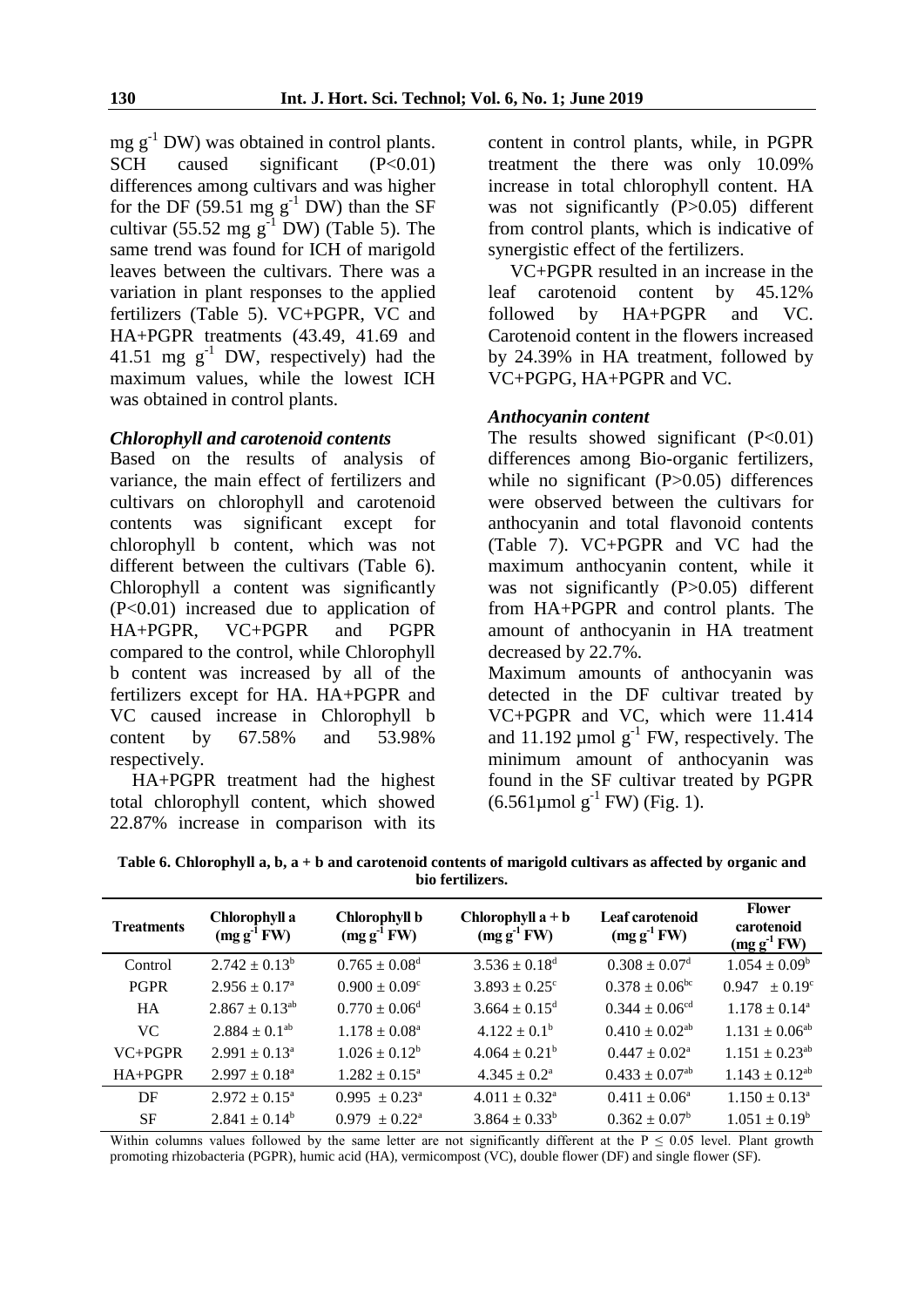| <b>Treatments</b> | Anthocyanin<br>$(\mu \text{mol g}^{-1} \text{FW})$ | <b>TPC</b><br>$(mg g-1 FW)$    | TFC<br>$(mg g-1 FW)$       | <b>Antioxidant activity</b><br>$\frac{6}{9}$ |
|-------------------|----------------------------------------------------|--------------------------------|----------------------------|----------------------------------------------|
| Control           | $8.97 \pm 1.23^{ab}$                               | $88.33 \pm 9.49^c$             | $39.454 \pm 55.67^b$       | $28.92 \pm 3.13^{\rm bc}$                    |
| <b>PGPR</b>       | $8.11 \pm 2.17$ <sup>bc</sup>                      | $79.44 \pm 20.23^{\circ}$      | $45.046 \pm 42.39^{\circ}$ | $33.17 \pm 3.73^{\circ}$                     |
| <b>HA</b>         | $6.93 \pm 0.97^{\circ}$                            | $107.5 \pm 21.34^{ab}$         | $39.460 \pm 47.99^b$       | $29.56 \pm 2.21$ <sup>bc</sup>               |
| VC.               | $10.72 \pm 1.16^{\circ}$                           | $95.63 \pm 14.82^{\text{abc}}$ | $39.249 \pm 56.91^b$       | $32.13 \pm 1.86^a$                           |
| $VC+PGPR$         | $10.45 \pm 2.02^{\text{a}}$                        | $90.79 \pm 9.4^{\rm bc}$       | $43.603 \pm 45.12^{\circ}$ | $28.21 \pm 1.94^{\circ}$                     |
| $HA+PGPR$         | $9.55 \pm 1.45^{\rm ab}$                           | $111.03 \pm 13.85^{\circ}$     | $46.030 \pm 47.15^{\circ}$ | $30.98 \pm 2.09^{ab}$                        |
| DF                | $9.00 \pm 2.36^{\circ}$                            | $98.91 \pm 18.42^{\text{a}}$   | $41.137 \pm 54.03^{\circ}$ | $29.65 \pm 2.34^b$                           |
| SF                | $9.24 \pm 1.54$ <sup>a</sup>                       | $92.01 \pm 17.78^{\text{a}}$   | $43.144 \pm 55.86^{\circ}$ | $31.34 \pm 3.38^a$                           |

**Table 7. Anthocyanin, total phenol (TPC), total flavonoid (TFC) contents and antioxidant activity of marigold cultivars as affected by organic and bio fertilizers.**

Within columns values followed by the same letter are not significantly different at the  $P \le 0.05$  level. Plant growth promoting rhizobacteria (PGPR), humic acid (HA), vermicompost (VC), double flower (DF) and single flower (SF).



**Fig. 1. Changes in anthocyanin content of marigold cultivars in response to different fertilizers in Marigold plants. Plant growth promoting rhizobacteria (PGPR), humic acid (HA), vermicompost (VC), double flower (DF) and single flower (SF).**



**Fig. 2. Changes in antioxidant activities of marigold cultivars by the assay of DPPH in response to different fertilizers in Marigold plants. Plant growth promoting rhizobacteria (PGPR), humic acid (HA), vermicompost (VC), double flower (DF) and single flower (SF).**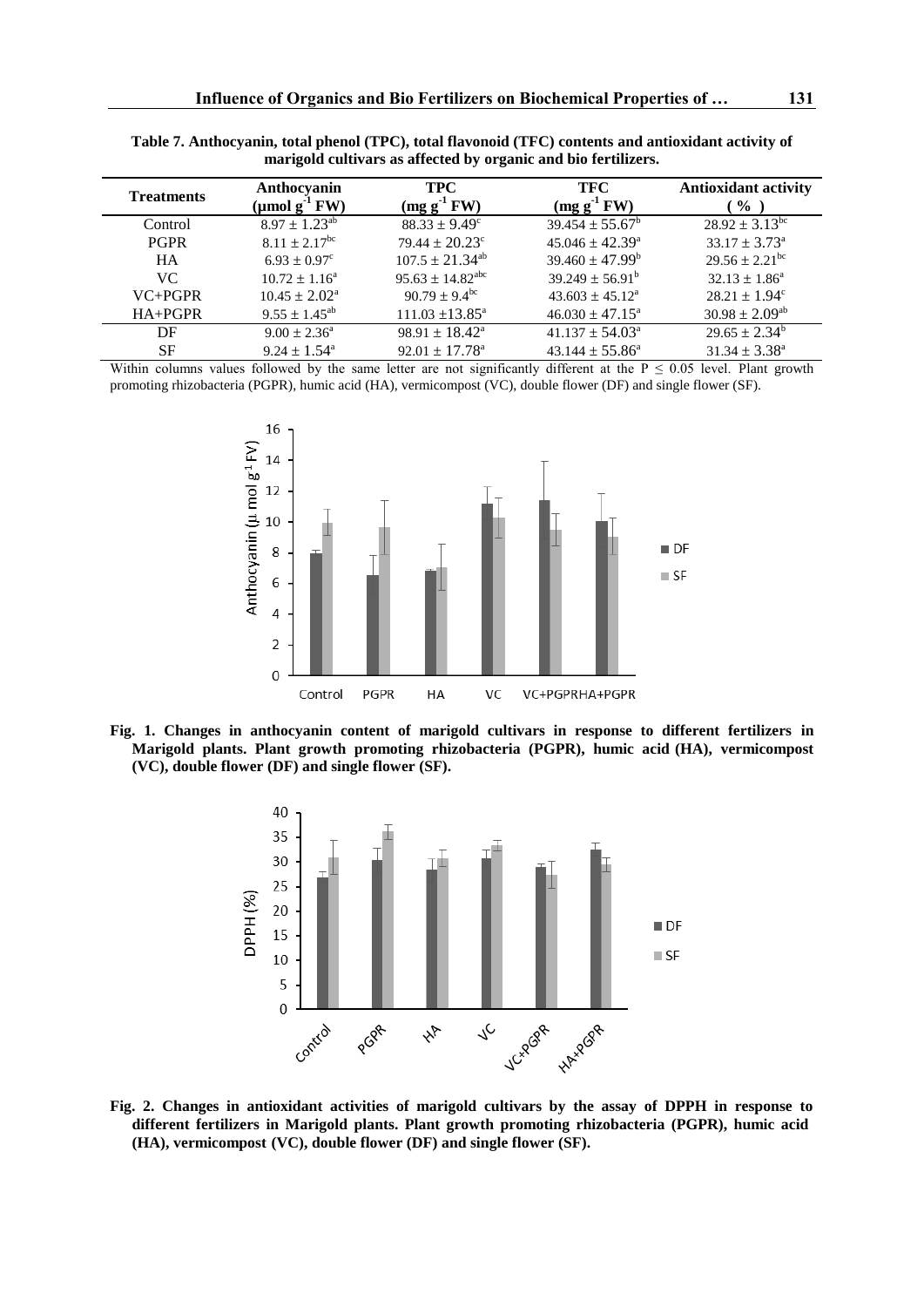#### *Phenol and flavonoid contents*

Bio-organic fertilizers caused increase in phenol content of marigold plants, but only HA+PGPR had a significant (P<0.01) difference by 25.69% with the control plants (Table 7). HA+PGPR, PGPR and VC+PGPR increased flavonoid content by 16.66, 14.17 and 10.51%, respectively. The difference among cultivars was not significant for phenol and flavonoid contents (Table 7).

#### *Antioxidant activity*

The results of DPPH assay are shown in Table 7. Antioxidant capacities of the SF cultivar were significantly  $(P<0.01)$  higher than that of the DF cultivar. The DPPH radical scavenging effects of PGPR and VC were significantly (P<0.01) higher than that of the control. Interaction effects also showed that the SF cultivar treated with PGPR (36.11 %) had the highest values, while it was not significantly  $(P>0.05)$ different when the same cultivar treated with VC (33.39 %). The lowest value was found in the DF cultivar without fertilizer treatments (Fig. 2).

## **Discussion**

#### *Soluble protein, free amino acid, soluble and insoluble carbohydrate contents*

Carbohydrates and proteins are two major classes of biochemical compounds that are important for structural support and physiological functions. In this study we found some increases in carbohydrate and protein contents of plants that were supplemented with organic and bio fertilizers. According to previous studies, Bio-organic fertilizers can enhance mentioned biochemicals due to high availability of nutrients.

Omara et al., (2017) reported increase in total carbohydrate and protein contents in seeds of soybean with the application of different microbial strains. They also found elevated activities of soil enzymes, especially dehydrogenase, urease and phosphatase, which lead to enhancement in vegetative growth and seed yield.

Another study by Salehi et al., (2016) showed increase in sugar concentrations in leaves of German chamomile (*Matricaria chamomilla* L.) treated with vermicompost. They have linked the effects to the increase in leaf area and photosynthetic capacity. There are some other reports that introduce HA as a fertilizer and activator that increases carbohydrate content in turn leading to higher yields or improving product qualities. According to El-Shabrawi et al., (2015) humic acid increased the activity of plastid enzymes involved in photosynthesis, sucrose biosynthesis and starch accumulation.

Song et al., (2015) stated that PGPR only in combination with vermicompost significantly increased soluble protein in<br>spinach (Spinacia oleracea L.). spinach (*Spinacia oleracea* L.). Hosseinzadeh et al., (2018) also reported increase in protein content, by the application of vermicompost in chickpea.

Amino acids have a role as intermediates in metabolism and apart from being bound as proteins, also exist in the free form in different parts of plant and are known as free amino acids. Measurement of AAs can show the physiological and health status of the plants. In this study we did not find significant differences among treatments in AAs. According to a study by Ekinci et al., (2014) on cauliflower (*Brassica oleracea* L.) although, the amount of amino acids did not change compared to the control, PGPR applications increased varying in proportions of different amino acids.

Synergistic effects between biological and organic fertilizers can increase PGPR activity in the soil. It seems, effects were even higher for VC+PGPR treatments in this study. Bio-organic treatments enhance the absorption of nutrients by plants, especially availability of nitrogen, which leads to higher levels of proteins. Moreover, increase in photosynthetic pigments that we measured in this research, can accordingly strengthen photosynthesis. Because of the marigold's indeterminate growth, it can be speculated that starch synthesis and degradation are extremely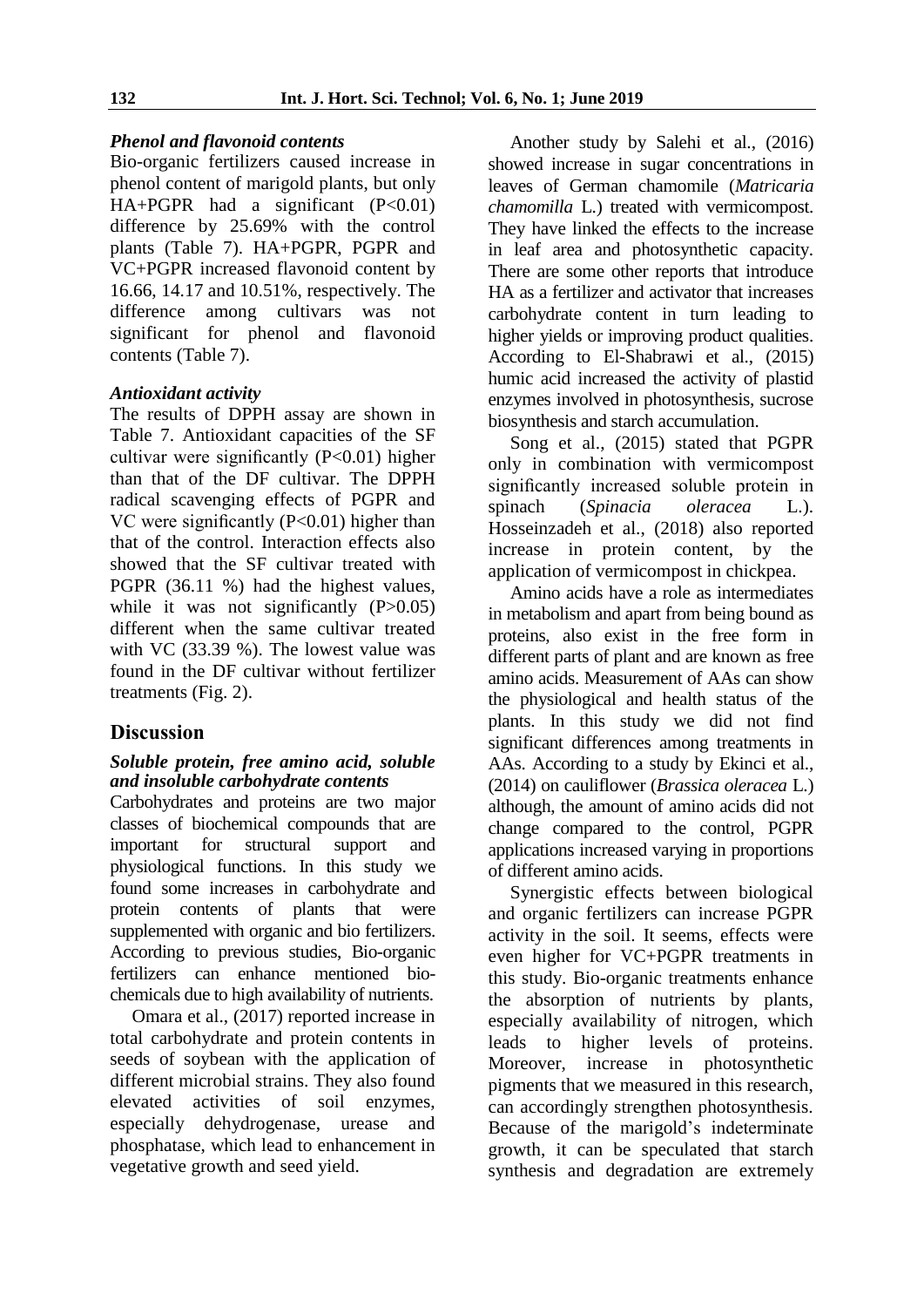active at the same time. Continuously growth and flowering needs extra energy and nutrition consumption. Hydrolysis of starch provides soluble sugars for supporting the plant. Therefore, Bioorganic fertilizers which poses more balanced source of nutrients than common fertilizers, can help this conversion process and sink-source relations.

## *Chlorophyll, carotenoid anthocyanin contents*

Carotenoids are considered as a class of antioxidant compounds in plant cells which act through a non-enzymatic pathway to reduce oxidative damage to the plant. In addition, marigold as a valuable source of carotenoid compounds is one of the key alternatives for replacing chemical dyes in order to produce natural and environmentally friendly dyes (Guinot et al., 2008). Therefore, it is important to know the factors affecting the amount of these compounds.

Chlorophyll content is an index of plant health. The results of present study pertaining to the effectiveness of applied fertilizers on pigments are in line with some previous findings. For instance, Gholami et al., (2018a) reported that the HA and VC improves nutrient uptake, yield and photosynthetic pigment contents in chicory (*Cichorium intybus* L.). Hosseinzadeh et al., (2018) also reported the same results on photosynthetic pigments by the application of VC in chickpea. There are some feasible ways to increase photosynthetic pigments by applying the organic fertilizers. Increase in the RUBISCO activity that participate in Calvin cycle is one of the basic ways. Moreover, Bio-organics increase pigment contents through stimulating absorption of nutrients such as nitrogen, which are necessary for chlorophyll biosynthesis and other substantial products with a protein structure.

Previous studies also reported increase in anthocyanin contents by application of organic fertilizers on plants. Theunissen et al., (2010) reported that use of VC due to a

high amount of HA can cause the synthesis of phenolic compounds such as flavonoids and anthocyanins. Trinh et al., (2018) found a higher expression of many key genes regulating anthocyanin and flavonoid biosynthesis pathways in *Arabidopsis thaliana* seedlings treated by PGPR. Furthermore, increase in the content of anthocyanins with an increase in alphaamylase and soluble sugars, was reported by Parandian and Samavat, (2012). In an organic production, plants may face with some stresses, which induce plants to adapt and synthesize compounds with a protective role to modify their growth conditions. Therefore, it is understandable, why plants do some decomposition in carbohydrates, which leads to increases in anthocyanin levels.

# *Phenol and flavonoid contents*

In this study the results showed an increase in phenol and flavonoid contents of treated plants but in the case of flavonoids, the significant difference was only for HA+PGPR treatments.

Onofreia et al., (2017) and Gholami et al., (2018b) reported increase in phenolic and flavonoid contents by the use of organic fertilizers in marigold and Chicory. Moreover, according to Schiavon et al., (2010) changes in the metabolism of phenylpropanoic acid lead to decrease in phenylalanine and tyrosine levels and increase in phenolic compounds.

Garcia-Seco et al., (2015) reported increase in gene expression of the flavonoid biosynthesis pathway by using PGPRs. These microorganisms are able to produce siderophores, which induce a defense mechanism to produce secondary metabolites.

It is well known that, the higher concentrations of phenolic compounds in plants can be a distinct role of organic fertilizers, which induce the acetate shikimate pathway, resulting in higher production of secondary metabolites. In addition, promoting effects of organic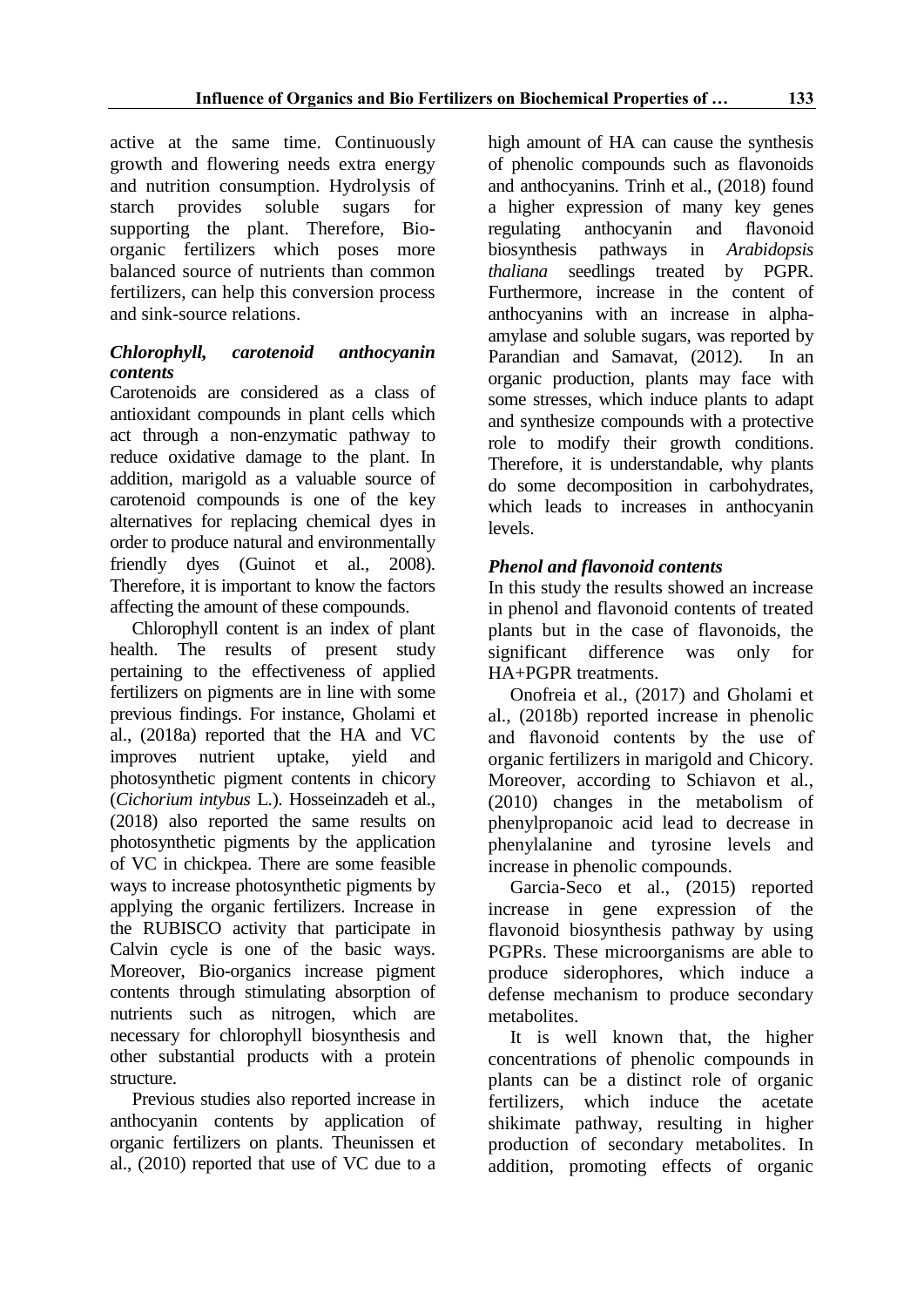treatments, lead to high potential of antioxidant activity in medicinal plants.

#### *Antioxidant activity*

There are different methods for measuring the antioxidant activity. In the present study, antioxidant activity of marigold extracts was analyzed by DPPH method, which is one of the most sensitive and widely used methods for the determination of antioxidant activity.

The results of this study confirmed the positive effects of bio and organic fertilizers on antioxidant activity, although the differences were significant only for VC and PGPR treatments. In another study, Onofreia et al., (2017) reported increase in free radical scavenging activity by the application of organic fertilizers in marigold. Fallah et al., (2018) also reported the same effects of organic manure on dragonhead (*Dracocephalum moldavica*) in an intercropping system.

Increase in antioxidant capacity, can be linked to the high quantities of some major secondary compounds. It could be the result of Bio-organic compounds application in the overall promotion of the secondary metabolic pathways in the plant. These compounds, also provide balanced levels of nutrients, promote photosynthesis of the plant, which supplies starting materials for other substances.

Therefore, despite the limitations in existing studies and the need for further research, existing evidence reinforces the hope that the move to organic farming will increase the quality of crops, including the amount of antioxidants in many foods and herbs.

## **Conclusion**

Applied Bio-organic fertilizers in this study caused positive responses in primary and secondary metabolism. Co-application of Bio-organic fertilizers comparatively improved crop quality parameters better than using them individually. VC+PGPR induced the maximum increase of TSP (36.5 mg  $g^{-1}$ )

FW), SCH (67.02 mg  $g^{-1}$  DW) and ICH  $(43.49 \text{ mg g}^{-1}$  FW). HA+PGPR treatment had the highest total chlorophyll content, which showed an increase of 22.87%. VC+PGPR increased leaf carotenoids content by 45.12% followed by HA+PGPR and VC. All mentioned attributes were high for the DF cultivar. Treatments did not induce any significant differences regarding AAs of marigold leaves. The interaction effects of Bio-organic fertilizers and cultivars showed maximum amounts of anthocyanin in the DF cultivar treated by VC+PGPR and VC, which were  $11.414$  and  $11.192$  (umol g <sup>1</sup> FW) respectively. Bio-organic fertilizers led to increase in phenol content, but only HA+PGPR had a significant difference by 25.69% in comparison with phenol content in control plants. SF cultivar treated with PGPR (36.11 %) had the highest level of total antioxidant activity, which did not show significant difference when the same cultivar treated by VC (33.39 %).

Therefore, it is concluded that, application of Bio-organics in this study can promote the production of primary and secondary metabolites of marigold. Moreover, increase in amount of active compounds with protective roles cause elevated antioxidant activities. In total, it is feasible to achieve marigold plant with high medicinal values without using chemical fertilizers, which have toxic and detrimental effects for the environment.

## **References**

- 1. Abdelaziz M, Pokluda R, Abdelwahab M. 2007. Influence of compost, microorganisms and NPK fertilization upon growth, chemical composition and essential oil production of *rosmarinus officinalis* L. Notulae Botanicae Horti Agrobotanici Cluj-Napoca 35, 86-90.
- 2. Aliniaeifard S, Seif M, Arab M, Zare Mehrjerdi M, Li T, Lastochkina O. 2018. Growth and Photosynthetic Performance of *Calendula officinalis* under Monochromatic Red Light. International Journal of Horticultural Science and Technology 5(1), 123-132.
- 3. Ansari R.A, Rizvi R, Sumbul A, Mahmood I. 2017. PGPR: Current Vogue in Sustainable Crop Production. In: Probiotics and Plant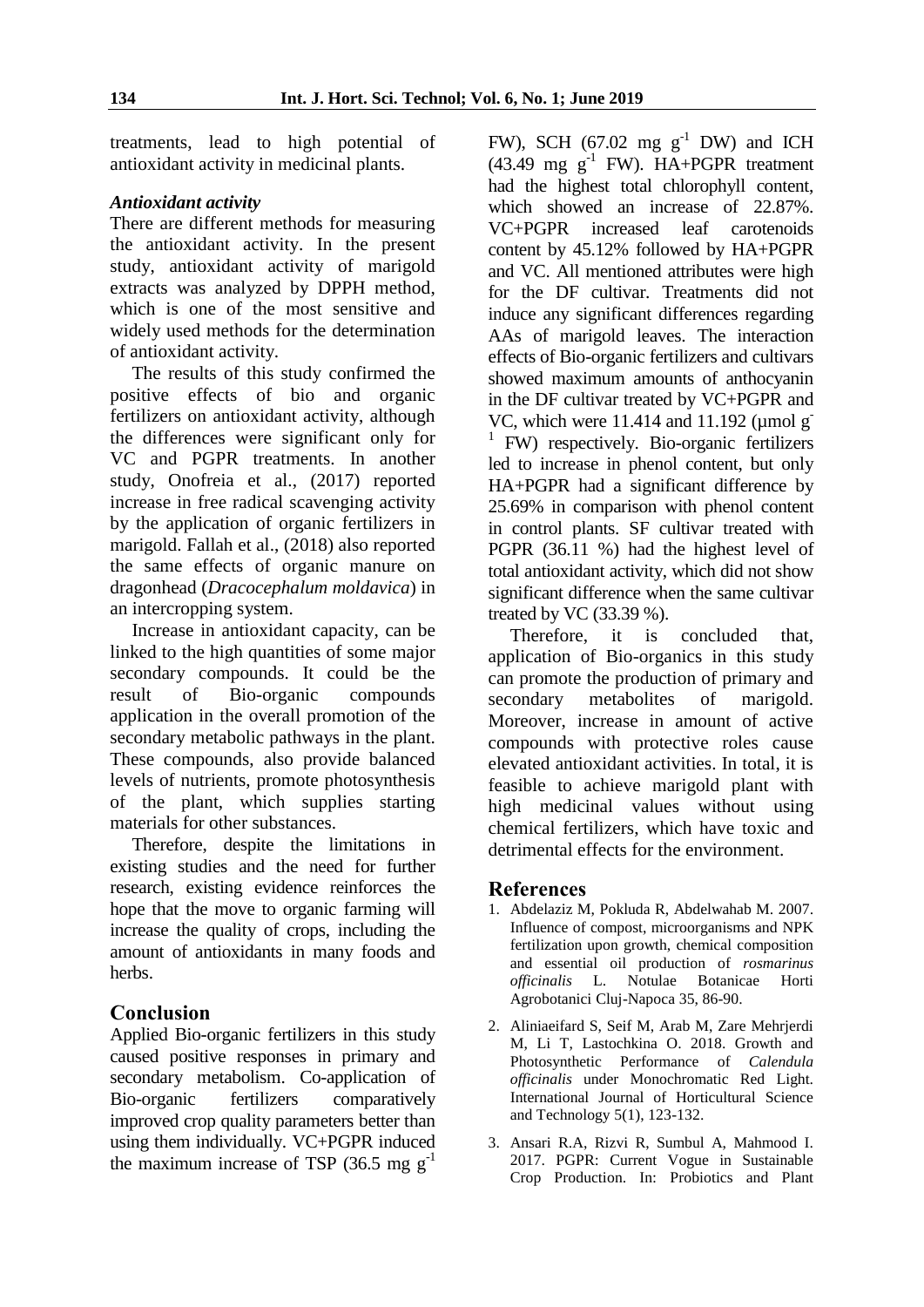Health. eds V. Kumar, M. Kumar, S. Sharma, Prasad R. Singapore, Springer Publisher, 455- 472.

- 4. Baskaran K. 2017. Pharmacological Activities of *Calendula officinalis*. International Journal of Science and Research 6(5), 43-47.
- 5. Bradford M.M. 1976. A rapid and sensitive method for the quantitation of microgram quantities of protein utilizing the principle of protein dye-binding. Analytical Biochemistry 72, 248-259.
- 6. Chang C, Yang M, Wen H, Chern J. 2002. Estimation of total flavonoid content in propolis by two complementary colorimetric methods. Journal of Food and Drug Analysis 10, 178-182.
- 7. Chen Y, Aviad T. 1990. Effects of humic substances on plant growth. In: MacCarthy P, Clapp C.E, Malcom R.L, Bloom P.R. Humic Substances in Soils and Crop Science: Selected Readings. Madison: Soil Science Society of America, 161-186.
- 8. Cromack H.T.H, Smith J.M. 1998. *Calendula officinalis*– production potential and crop agronomy in Southern England. Industrial Crops and Products 7, 223-229.
- 9. Ekinci M, Turan M, Yildirim E, Guneu A, Kotan R, Dursun A. 2014. Effect of plant growth promoting rhizobacteria on growth, nutrient, organic acid, amino acid and hormone content of cauliflower (*Brassica oleracea* L. var. botrytis) transplants. Acta Scientiarum Polonorum Hortorum Cultus 13(6), 71-85.
- 10. El-Shabrawi H, Bakry B.A, Mohamed A.A, Abou-El-Lail M. 2015. Humic and oxalic acid stimulates grain yield and induces accumulation of plastidial carbohydrate metabolism enzymes in wheat grown under sandy soil conditions. Agricultural Sciences 6, 175-185.
- 11. Fallah S, Rostaei M, Lorigooini Z, Abbasi Surki A. 2018. Chemical compositions of essential oil and antioxidant activity of dragonhead (*Dracocephalum moldavica*) in sole crop and dragonhead soybean (*Glycine max*) intercropping system under organic manure and chemical fertilizers Industrial Crops & Products 115, 158-165.
- 12. Garcia-Seco D, Zhang Y. Gutierrez-Mañero F.J, Martin C, Ramos-Solano B. 2015. Application of Pseudomonas fluorescens to Blackberry under Field Conditions Improves Fruit Quality by Modifying Flavonoid Metabolism. PLoS ONE 10(11).
- 13. Gholami H, Ghani A, Raouf Fard F, Saharkhiz

M.J, Hazrati H. 2018a. Changes in photosynthetic pigments and uptake of some soil elements by chicory supplied with organic fertilizers. Acta Ecologica Sinica, In press.

- 14. Gholami H, Saharkhiz M.J, Raouf Fard F, Ghani A, Nadaf F. 2018b. Humic acid and vermicompost increased bioactive components, antioxidant activity and herb yield of Chicory (*Cichorium intybus* L.). Biocatalysis and Agricultural Biotechnology 14, 286-292.
- 15. Guinot*,* P, Gargadenne A, Valette G, Fruchier*,*  A, Andary C. 2008. Primary flavonoids in Marigold dye: Extraction, structure and involvement in the dyeing process. Phytochemical Analysis 19, 46-51.
- 16. Gutiérrez*-*Miceli F.A*,* García*-*Gómez R.C, Oliva*-*Llaven M.A, Montes*-*Molina J.A, Dendooven L. 2017. Vermicomposting leachate as liquid fertilizer for the cultivation of sugarcane (Saccharum sp.). Journal of Plant Nutrition 40(1), 40-49.
- 17. He Y, Wu Z, Tu L, Shan C. 2017. Effect of encapsulated pseudomonas putida Rs-198 strain on alleviating salt stress of cotton. Journal of Plant Nutrition 40(8), 1180-1189.
- 18. Hosseinzadeh S.R, Amiri H, Ismaili A. 2018. Evaluation of photosynthesis, physiological, and biochemical responses of chickpea (*Cicer arietinum* L. cv. Pirouz) under water deficit stress and use of vermicompost fertilizer. Journal of Integrative Agriculture 17(11), 2426- 2437.
- 19. Hwang M, Ederer G.M. 1975. Rapid hippurate hydrolysis method for presumptive identification of group streptococci. Journal of Clinical Microbiology 1, 114-115.
- 20. Ipek M, Pirlak L, Esitken A, Dönmez M.F, Turan M, Sahin F. 2014. Plant Growth-Promoting Rhizobacteria (Pgpr) Increase Yield, Growth And Nutrition Of Strawberry Under High-Calcareous Soil Conditions. Journal of Plant Nutrition 37(7), 990-1001.
- 21. Khan A, Khan M.Z, Hussain F, Akhtar M.E, Gurmani A.R, Khan S. 2013. Effect of humic acid on the growth, yield, nutrient composition, photosynthetic pigment and total sugar contents of peas (*pisum sativum* L.). Journal of the Chemical Society of Pakistan 35(1), 206-211.
- 22. Kochert G. 1978. Carbohydrate determination by the phenol-sulfuric acid method. In Hellebust J.A, Craigie J.S. Handbook of phycological methods: Physiological and Biochemical Methods. Cambridge University Press: Cambridge, 95-97.